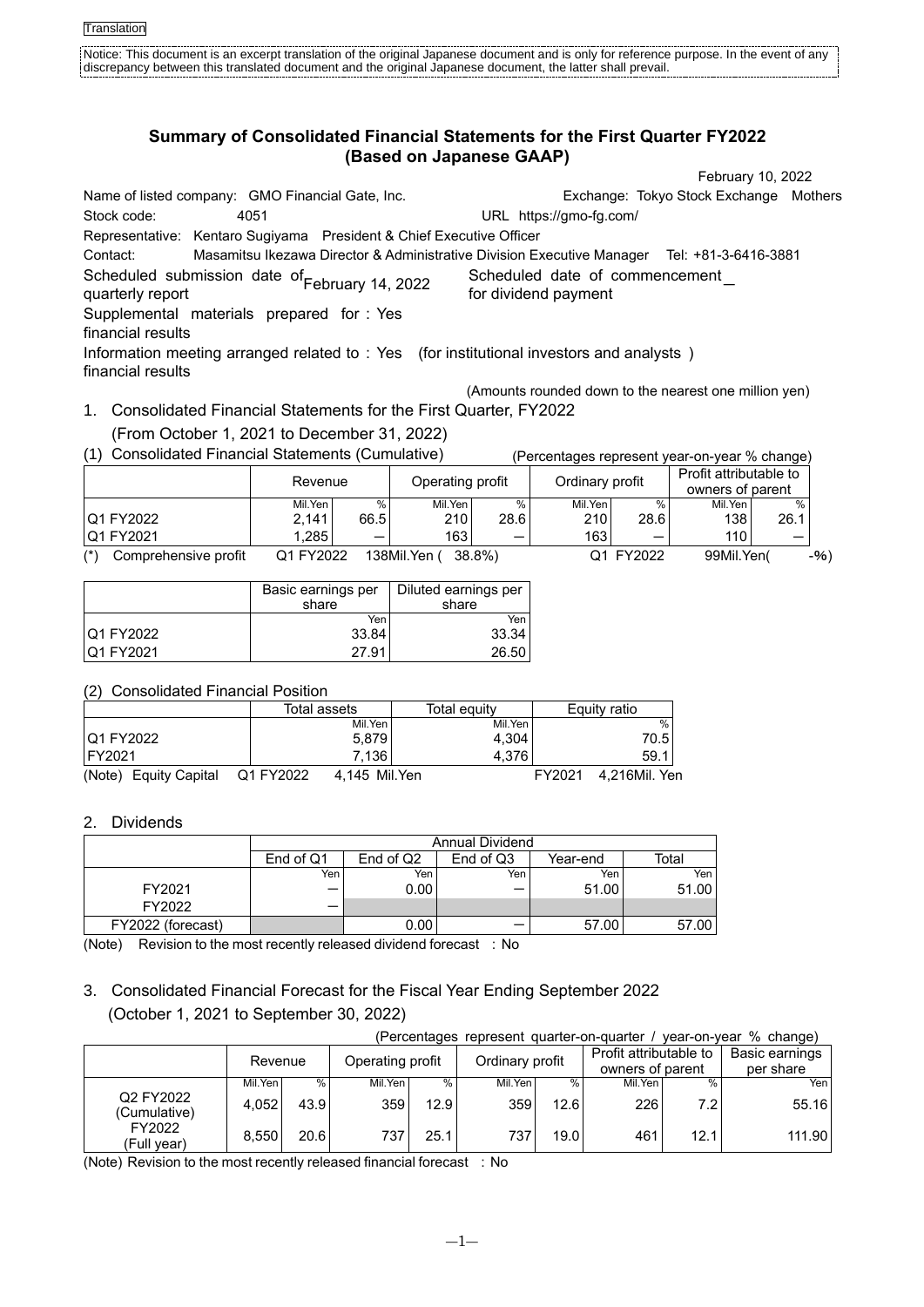| Translation                                                                                                                                                                                                                                            |                                            |
|--------------------------------------------------------------------------------------------------------------------------------------------------------------------------------------------------------------------------------------------------------|--------------------------------------------|
| Notice: This document is an excerpt translation of the original Japanese document and is only for reference purpose. In the event of any<br>discrepancy between this translated document and the original Japanese document, the latter shall prevail. |                                            |
| Notes:                                                                                                                                                                                                                                                 |                                            |
| Changes of important subsidiaries during the period<br>(1)                                                                                                                                                                                             | : No                                       |
| (change of specific subsidiaries that leads to a change in the scope of consolidation)                                                                                                                                                                 |                                            |
| Number of new subsidiaries<br>- (Name                                                                                                                                                                                                                  | ; Number of excluded subsidiaries: - (Name |
| Adoption if the accounting method peculiar to quarterly financial statements                                                                                                                                                                           | : No                                       |
| (3) Changes in the accounting policy / changes in the accounting estimation                                                                                                                                                                            |                                            |
| [1] Changes in accounting policy required by accounting criteria                                                                                                                                                                                       | : Yes                                      |
| [2] Changes in accounting policy other than [1]                                                                                                                                                                                                        | : No                                       |
| [3] Changes in accounting estimations                                                                                                                                                                                                                  | : No                                       |

- [4] Restatement of prior period financial statements : No
- (4) Number of shares issued (common stock)
- [1] Number of shares issued at the end of the term (including treasury stock)
- [2] Number of treasury shares at the end of the term
- [3] Average number of shares during the term

| Q1 FY2022 | 4,106,320 | FY2021    | 4,106,320 |
|-----------|-----------|-----------|-----------|
| Q1 FY2022 | 88        | FY2021    | 65        |
| Q1 FY2022 | 4,106,242 | Q1 FY2021 | 3,948,635 |

- \* Quarterly financial statements are not subject the review by certified public accountants or financial statement auditors.
- Explanation of the appropriate use of forecasts and other special notes The forward-looking statements, including business results forecasts, contained in this document are based on information available to the company at the time of preparation and on certain assumptions deemed reasonable by the company. Forward-looking statements are not intended as a promise of actual results by the company. Actual

results may differ materially due to a variety of factors. For more regarding assumptions related to earnings forecasts and precautions concerning the use of earnings forecasts, see 1.Qualitative Information on Quarterly Consolidated Financial Statements (3) Discussion of consolidated earnings forecasts and other forward-looking information on page 3 of Attached Materials.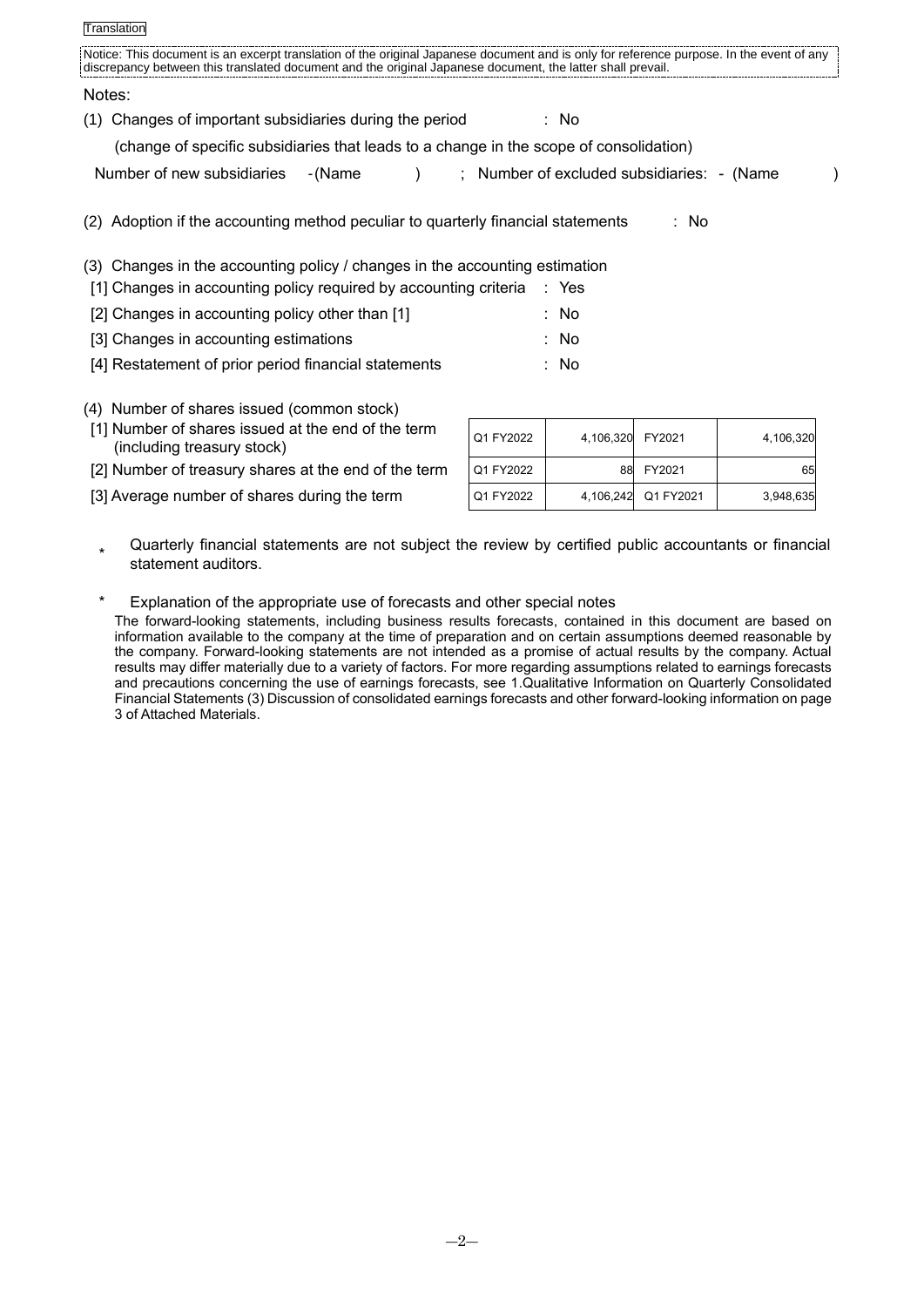## Table of contents of attachments

| 1. Qualitative Information on Quarterly Consolidated Financial Statements4               |  |
|------------------------------------------------------------------------------------------|--|
|                                                                                          |  |
|                                                                                          |  |
| (3) Discussion of consolidated earnings forecasts and other forward-looking information5 |  |
|                                                                                          |  |
|                                                                                          |  |
|                                                                                          |  |
| (2) Quarterly consolidated statement of income and statement of comprehensive income8    |  |
|                                                                                          |  |
|                                                                                          |  |
|                                                                                          |  |
|                                                                                          |  |
|                                                                                          |  |
| (Significant subsequent matter)………………………………………………………………………………9                           |  |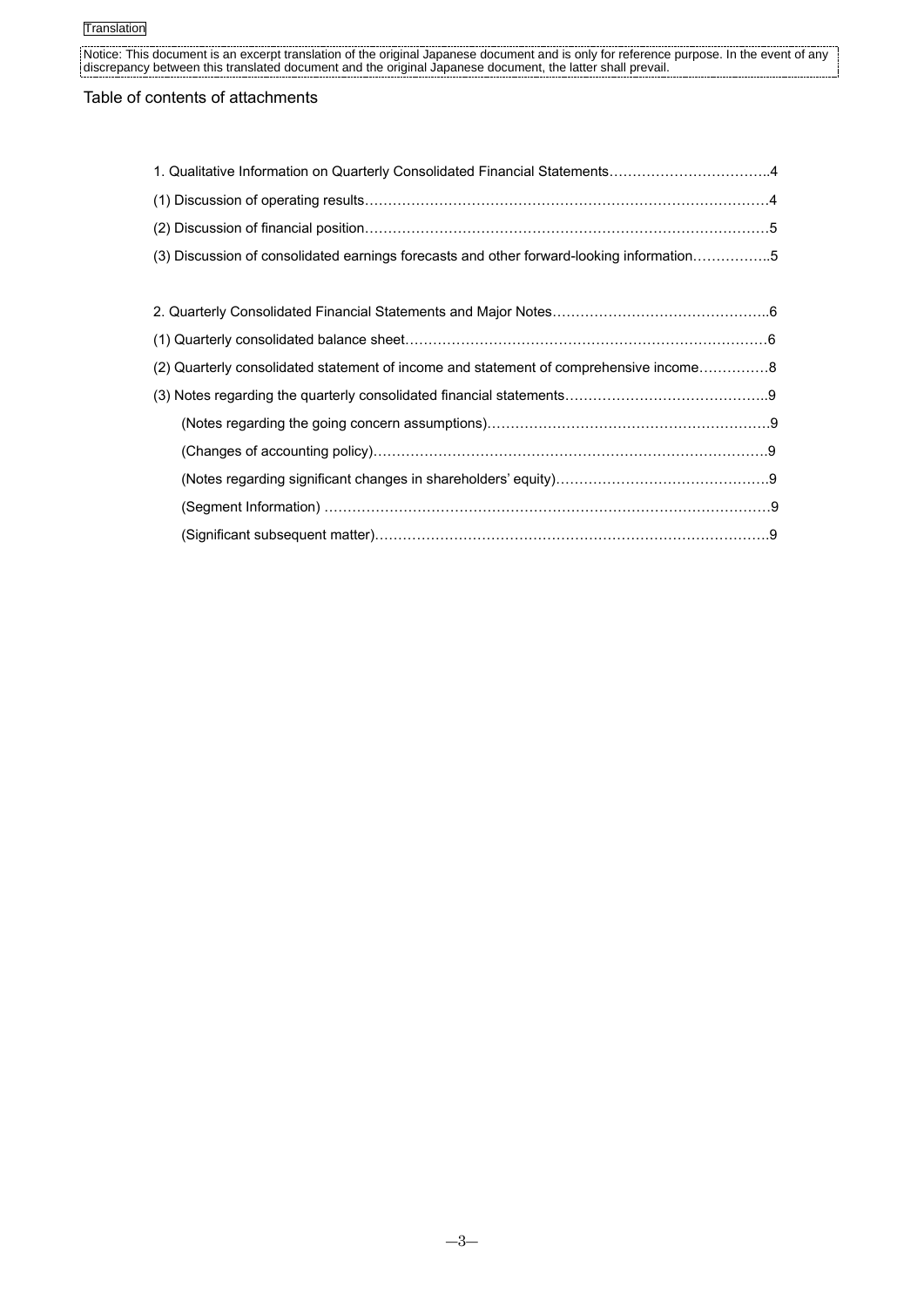## 1. Qualitative Information on Quarterly Consolidated Financial Statements

## (1) Discussion of operating results

Forward-looking statements in this document reflect GMO Financial Gate Group judgements as of the end of the cumulative consolidated first quarter of the fiscal year ending September 2022.

Financial results for the cumulative consolidated first quarter of the fiscal year ending September 2022 (October 1, 2021 to December 31, 2021) are as follows.

(Unit: Thousand Yen)

|                                                               |                                        |                                        | UIIII. IIIUusallu Itil <i>l</i> |
|---------------------------------------------------------------|----------------------------------------|----------------------------------------|---------------------------------|
|                                                               | Three Months Ended December 31, 2020   | Three Months Ended December 31, 2021   | <b>Difference</b>               |
|                                                               | (October 1, 2021 to December 31, 2020) | (October 1, 2021 to December 31, 2021) | $(\%)$                          |
| Revenue                                                       | 1,285,793                              | 2,141,482                              | 66.5                            |
| Operating profit                                              | 163,502                                | 210,295                                | 28.6                            |
| Ordinary profit                                               | 163,539                                | 210,360                                | 28.6                            |
| profit<br>Quarterly<br>attributable<br>to<br>owners of parent | 110,204                                | 138.957                                | 26.1                            |

#### a. Revenue

We recorded revenue of ¥2,141,482 thousand (up 66.5% year on year). After the COVID-19 state of emergency and quasi-state of emergency were lifted in October 2021, the number and amount of payments processed increased in restaurants and leisure-related member merchants vulnerable to COVID-19. Although the impact of COVID-19 varies depending on the type of business, "cashless payment" is recognized as a safe payment method not involving the use of physical cash amid the COVID-19 crisis, contributing to stable expansion of the offline cashless payment market. Initial revenue, consisting mainly of payment terminal sales, grew thanks to continued growth of sales of stera terminals. For stock-model revenue, the number of stera terminals in use increased steadily and also the number of payment terminals in use in the IoT domain increased at hotels and leisure facilities where demand is recovering after the state of emergency was lifted. The number of payment terminals in use is steadily increasing through our effort to meet needs for cashless payments of member merchants in all industry sectors, leading to increases in the number and amount of payments processed and a steady growth of stock-model revenue.

### b. Operating profit

We recorded operating profit of ¥210,295 thousand (up 28.6% year on year). Despite its low profitability, sale of stera terminals drove a revenue increase and contributed to a steady profit increase. Sale and installment of payment terminals contributed to a steady increase in the number of terminals in use, which led to increases in the number and amount of payments processed and the resulting increase in stock-model revenue with relatively high profit margin. We also achieved a year-on-year increase in growth rate as well as 28.5% toward the full-year profit plan through continued employment of human resources to support growth and appropriate cost management.

### c. Profit attributable to owners of parent

We recorded profit attributable to owners of parent of ¥138,957 thousand (up 26.1% year on year), achieving 30.1% toward the full-year profit plan.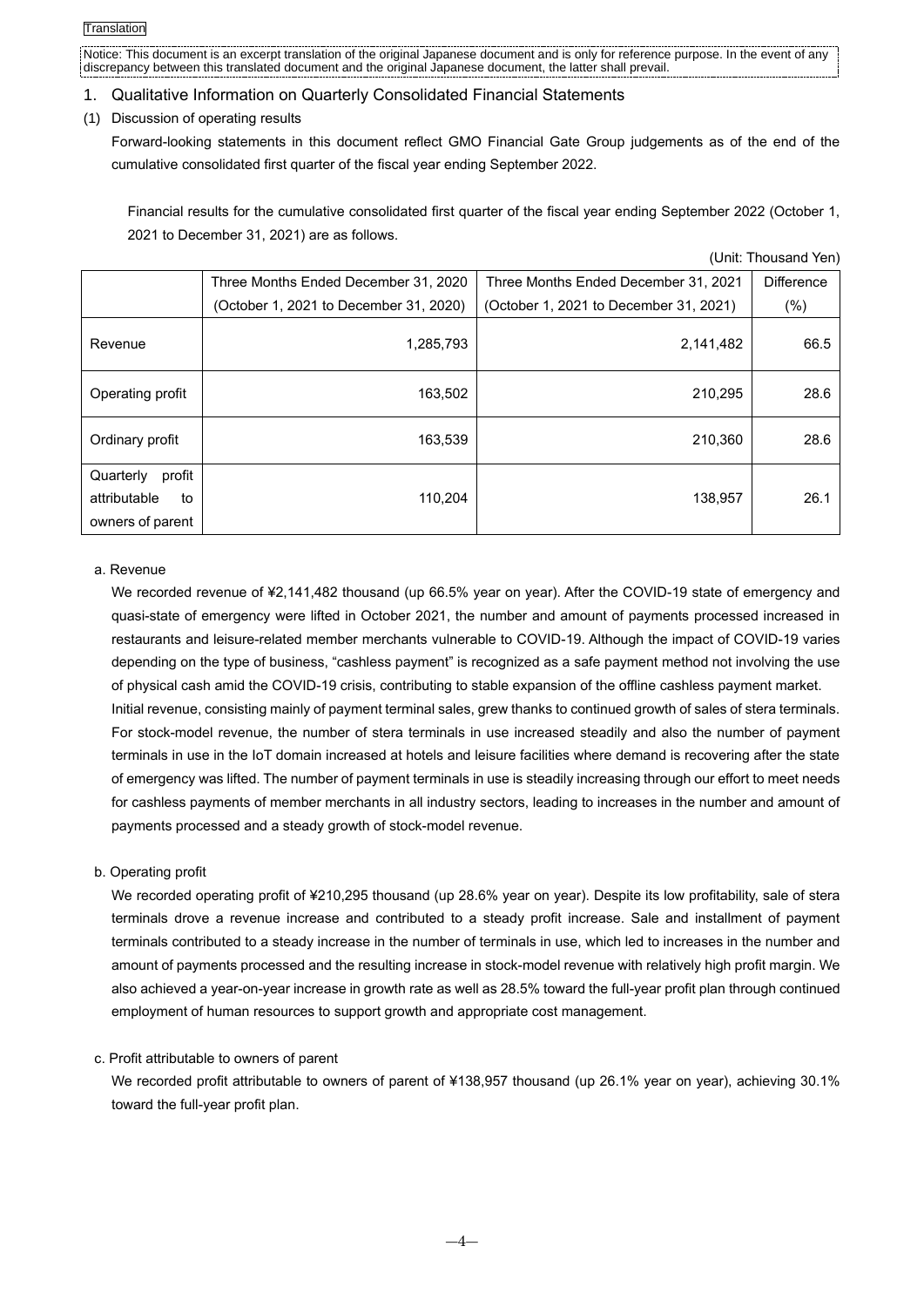#### (2) Discussion of financial position

#### (Assets)

As of December 31, 2021, current assets decreased ¥1,319,240 thousand from September 30, 2021 to ¥4,470,337 thousand. This was mainly because merchandise increased ¥561,919 thousand as we increased the payment terminal inventory to a safe level considering the situation of the semiconductor market, and cash and cash equivalents decreased ¥2,008,370 thousand as a result of shortening the deposit cycle applicable to member merchants in a bid to enhance our competitive advantage in the offline cashless payment market. Non-current assets increased ¥62,569 thousand from September 30, 2021 to ¥1,409,111 thousand mainly due to an increase in software in progress of ¥110,218 thousand despite decreases in goodwill and customer-related assets of ¥11,109 thousand and ¥10,702 thousand, respectively, due to amortization.

As a result, total assets decreased ¥1,256,670 thousand from September 30, 2021 to ¥5,879,449 thousand.

### (Liabilities)

As of December 31, 2021, current liabilities decreased ¥1,181,208 thousand from September 30, 2021 to ¥1,538,473 thousand. This was mainly because accounts payable and deposits received decreased ¥343,789 thousand and ¥683,510 thousand, respectively. Non-current liabilities decreased ¥3,397 thousand from September 30, 2021 to ¥36,628 thousand mainly due to a decrease in deferred tax liabilities of ¥3,277 thousand.

As a result, total liabilities decreased ¥1,184,606 thousand from September 30, 2021 to ¥1,575,102 thousand.

### (Net assets)

As of December 31, 2021, total net assets decreased ¥72,064 thousand from September 30, 2021 to ¥4,304,346 thousand. This was mainly because retained earnings increased ¥138,957 thousand due to recording of profit attributable to owners of parent while retained earnings decreased ¥209,419 thousand due to distribution of dividend from surplus.

### (3) Discussion of consolidated earnings forecasts and other forward-looking information

There is no change in the consolidated earnings forecasts for the year ending September 30, 2022 from those previously released on November 11, 2021.

In the offline cashless payment market in which the Group operates, the number of member merchants adopting the cashless payment is on the rise against a backdrop of the government-led promotion and diversifying payment methods as well as a shift to safe payment methods amid the COVID-19 crisis. Under such environment, the Group is focusing on sales of payment terminals meeting the needs of member merchants, enhancement of payment processing centers, and acquisitions of new member merchants and alliance partners.

For the year ending September 30, 2022, although the future outlook remains uncertain due to the spread of COVID-19 Omicron variant, we expect to record revenue of ¥8,550 million (up 20.6% year on year), operating profit of ¥737 million (up 25.1% year on year), ordinary profit of ¥737 million (up 19.0% year on year) and profit attributable to owners of parent of ¥461 million (up 12.1% year-on-year) by steadily carrying out our growth strategies, including growth in sales of next-generation payment terminal stera, sales and installment of payment terminals in the IoT domain, accumulation of stock-model revenue through an increase in the number of terminals in use.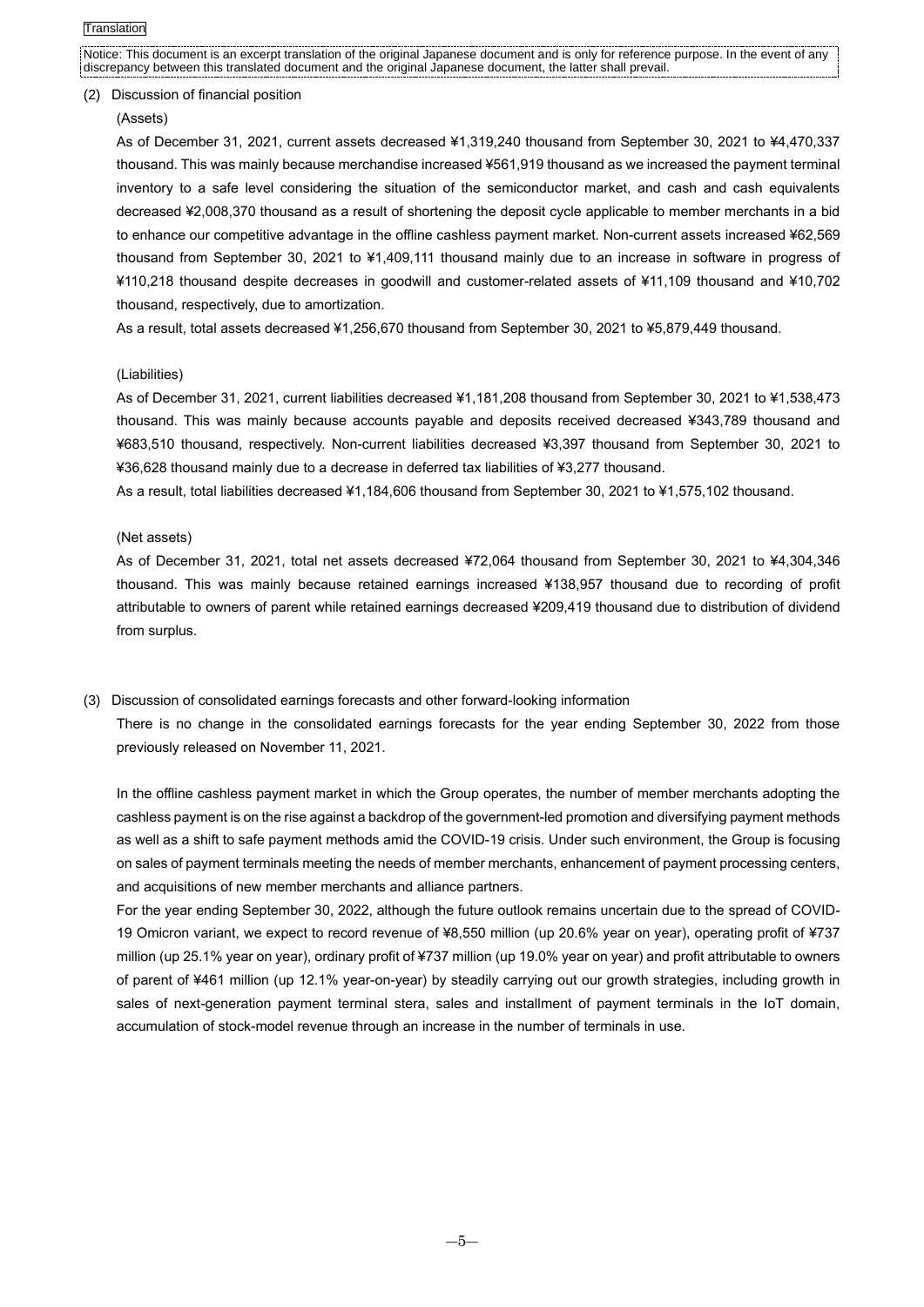## 2. Quarterly Consolidated Financial Statements and Major Notes

## (1) Quarterly consolidated balance sheet

|                                    |                                                                     | (Unit: Thousand yen)                                                    |
|------------------------------------|---------------------------------------------------------------------|-------------------------------------------------------------------------|
|                                    | End of previous consolidated<br>fiscal year<br>(September 30, 2021) | End of Q1 of current<br>consolidated fiscal year<br>(December 31, 2021) |
| Assets                             |                                                                     |                                                                         |
| <b>Current assets</b>              |                                                                     |                                                                         |
| Cash and cash equivalents          | 3,433,620                                                           | 1,425,249                                                               |
| Trade accounts receivable          | 521,859                                                             | 546,202                                                                 |
| Merchandise                        | 1,614,846                                                           | 2,176,765                                                               |
| Other financial assets             | 222,334                                                             | 324,992                                                                 |
| Allowance of doubtful accounts     | $\triangle$ 3,082                                                   | $\triangle$ 2,872                                                       |
| Total current assets               | 5,789,578                                                           | 4,470,337                                                               |
| Non-current assets                 |                                                                     |                                                                         |
| Property, plant and equipment      | 60,281                                                              | 56,718                                                                  |
| Intangible fixed assets            |                                                                     |                                                                         |
| Software                           | 646,884                                                             | 653,593                                                                 |
| Software in progress               | 192,938                                                             | 303,156                                                                 |
| Customer-related assets            | 128,432                                                             | 117,730                                                                 |
| Goodwill                           | 222,192                                                             | 211,082                                                                 |
| Other intangible fixed assets      | 2,549                                                               | 1,719                                                                   |
| Total intangible fixed assets      | 1,192,997                                                           | 1,287,281                                                               |
| Investments and other assets       |                                                                     |                                                                         |
| Lease deposits                     | 23,645                                                              | 23,434                                                                  |
| Bankruptcy rehabilitation claims   | 995                                                                 | 1,005                                                                   |
| Deferred tax assets                | 69,597                                                              | 41,657                                                                  |
| Other investments and other        | 19                                                                  | 19                                                                      |
| Allowance for doubtful accounts    | $\wedge$ 995                                                        | $\triangle$ 1,005                                                       |
| Total investments and other assets | 93,262                                                              | 65,111                                                                  |
| Total non-current assets           | 1,346,541                                                           | 1,409,111                                                               |
| Total assets                       | 7,136,119                                                           | 5,879,449                                                               |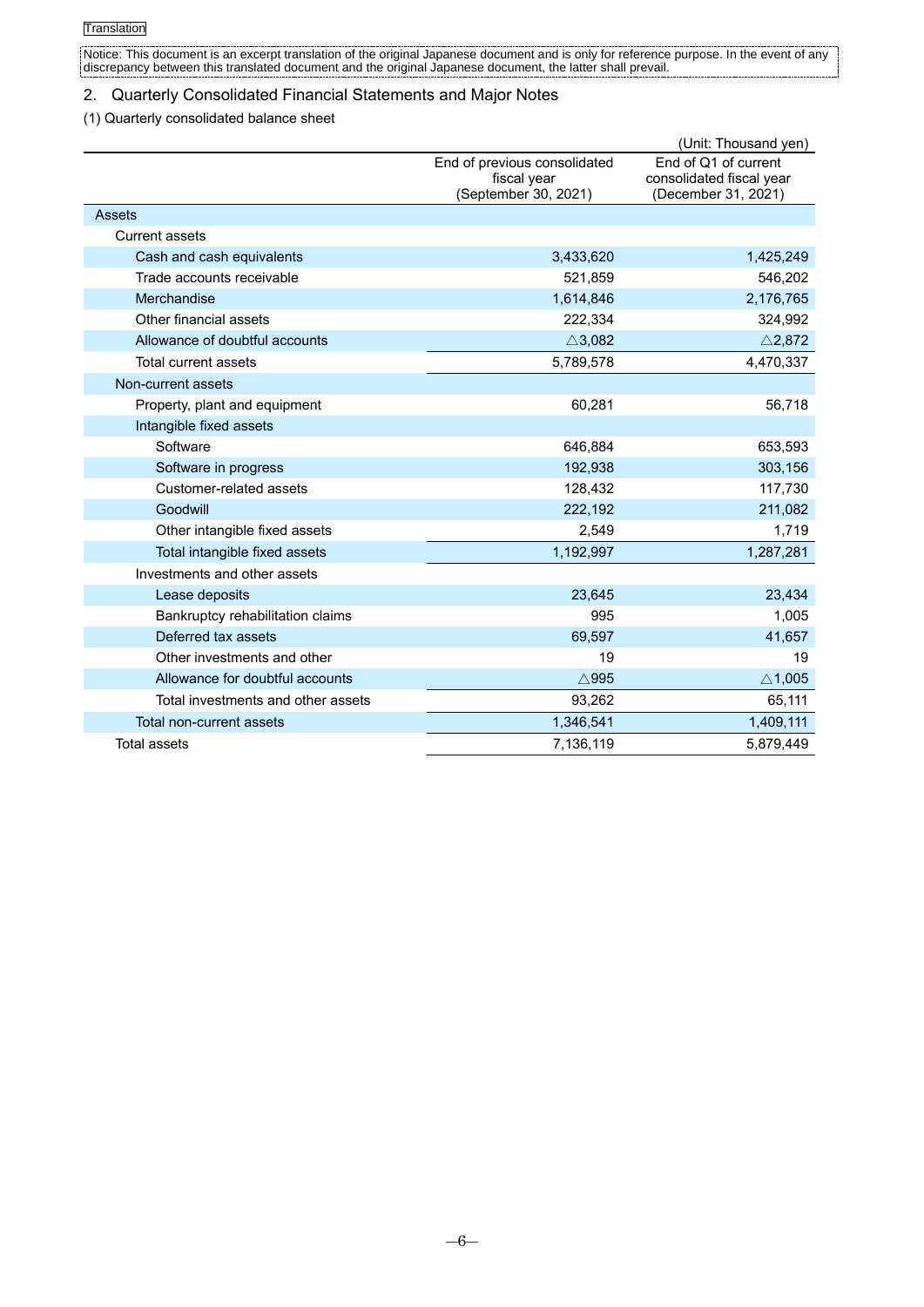|                                      |                                     | (Unit: Thousand yen)                            |
|--------------------------------------|-------------------------------------|-------------------------------------------------|
|                                      | End of previous consolidated        | End of Q1 of current                            |
|                                      | fiscal year<br>(September 30, 2021) | consolidated fiscal year<br>(December 31, 2021) |
| Liabilities                          |                                     |                                                 |
| <b>Current liabilities</b>           |                                     |                                                 |
| Account payable                      | 1,092,309                           | 748,520                                         |
| Income taxes payable                 | 144,166                             | 55,107                                          |
| Deposits received                    | 1,129,466                           | 445,955                                         |
| Allowance for employees' bonuses     | 89,733                              | 28,700                                          |
| Allowance for directors' bonuses     | 20,000                              |                                                 |
| Other current liabilities            | 244,006                             | 260,189                                         |
| <b>Total current liabilities</b>     | 2,719,682                           | 1,538,473                                       |
| Non-current liabilities              |                                     |                                                 |
| Deferred tax liabilities             | 39,326                              | 36,048                                          |
| Other non-current liabilities        | 700                                 | 579                                             |
| <b>Total non-current liabilities</b> | 40,026                              | 36,628                                          |
| <b>Total liabilities</b>             | 2,759,709                           | 1,575,102                                       |
| Net assets                           |                                     |                                                 |
| Shareholders' equity                 |                                     |                                                 |
| Capital stock                        | 1,605,446                           | 1,605,446                                       |
| Capital surplus                      | 1,618,557                           | 1,618,557                                       |
| Retained earnings                    | 994,020                             | 923,558                                         |
| Treasury stock                       | $\triangle$ 1,252                   | $\triangle$ 1,971                               |
| Total shareholders' equity           | 4,216,771                           | 4,145,590                                       |
| Non-controlling interests            | 159,639                             | 158,755                                         |
| Total net assets                     | 4,376,410                           | 4,304,346                                       |
| Total liabilities and net assets     | 7.136.119                           | 5,879,449                                       |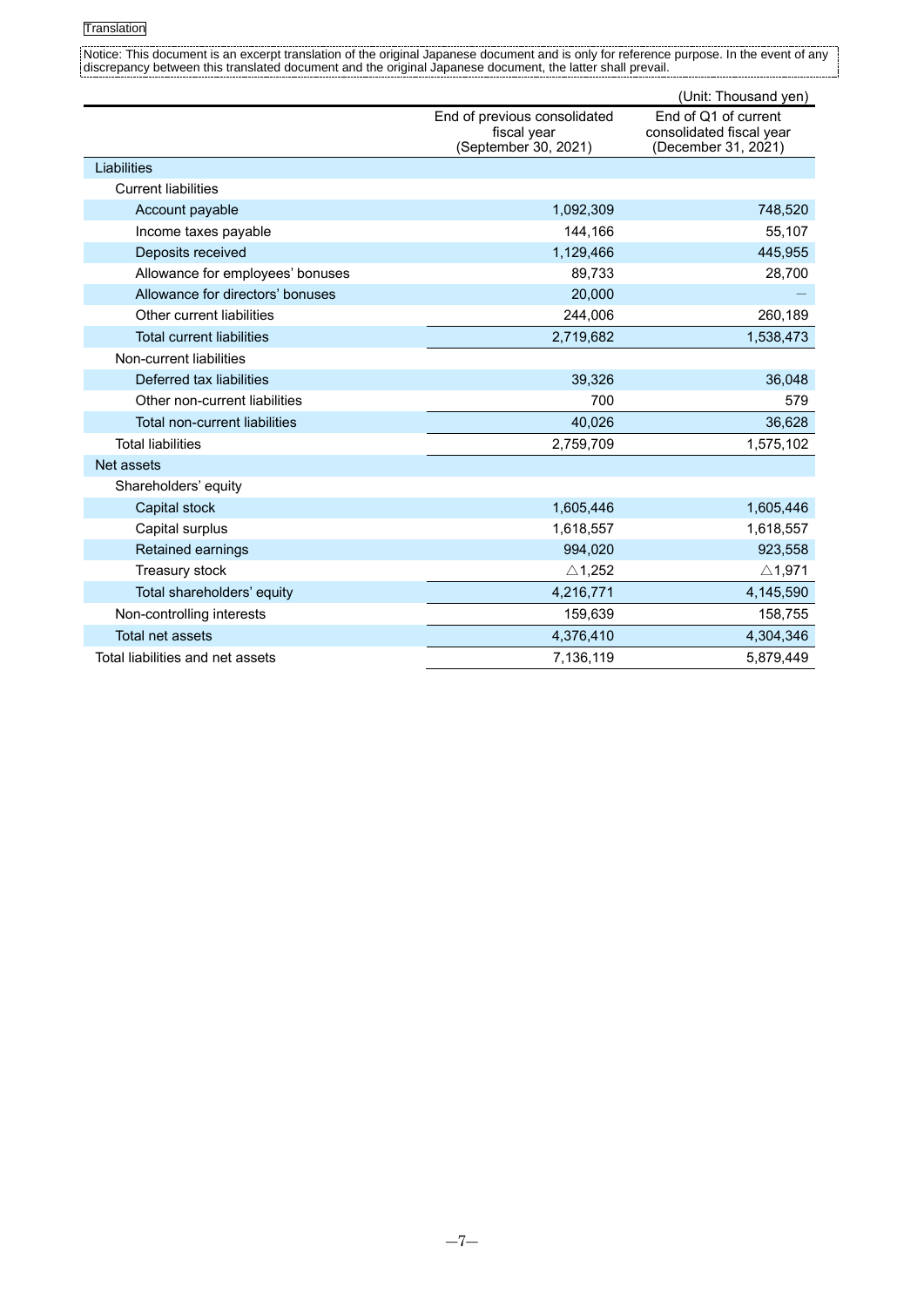## (4) Quarterly consolidated statement of income and statement of comprehensive income

## Quarterly consolidated statement of income

(Q1 cumulative)

|                                                                  |                                                        | (Unit: Thousand yen)                                   |
|------------------------------------------------------------------|--------------------------------------------------------|--------------------------------------------------------|
|                                                                  | Q1 FY2021<br>(October 1, 2020 to<br>December 31, 2020) | Q1 FY2022<br>(October 1, 2021 to<br>December 31, 2021) |
| Revenue                                                          | 1,285,793                                              | 2,141,482                                              |
|                                                                  |                                                        |                                                        |
| Cost of goods sold                                               | 819,605                                                | 1,537,613                                              |
| Gross profit                                                     | 466,187                                                | 603,869                                                |
| Selling, general and administrative expense                      | 302,684                                                | 393,574                                                |
| Operating profit                                                 | 163,502                                                | 210,295                                                |
| Non-operating income                                             |                                                        |                                                        |
| Interest income                                                  | 26                                                     | 1                                                      |
| Other non-operating income                                       | 58                                                     | 87                                                     |
| Total non-operating income                                       | 85                                                     | 88                                                     |
| Non-operating expenses                                           |                                                        |                                                        |
| Interest expense                                                 | 46                                                     | 23                                                     |
| Other non-operating expenses                                     | $\overline{2}$                                         |                                                        |
| Total non-operating expenses                                     | 48                                                     | 23                                                     |
| Ordinary profit                                                  | 163,539                                                | 210,360                                                |
| Profit before income taxes                                       | 163,539                                                | 210,360                                                |
| Corporation income tax, resident tax, business taz               | 30,717                                                 | 47,624                                                 |
| Corporation income taxes deferred                                | 33,333                                                 | 24,662                                                 |
| Total corporation income taxes                                   | 64,050                                                 | 72,286                                                 |
| Profit                                                           | 99,489                                                 | 138,073                                                |
| Profit attributable to non-controlling shareholder $(\triangle)$ | $\triangle$ 10,715                                     | $\wedge$ 883                                           |
| Profit attributable to owners of parent                          | 110,204                                                | 138,957                                                |

# Quarterly consolidated statement of comprehensive income

(Q1 cumulative)

|                                                                         |                                                        | (Unit: Thousand yen)                                   |
|-------------------------------------------------------------------------|--------------------------------------------------------|--------------------------------------------------------|
|                                                                         | Q1 FY2021<br>(October 1, 2020 to<br>December 31, 2020) | Q1 FY2022<br>(October 1, 2021 to<br>December 31, 2021) |
| Profit                                                                  | 99,489                                                 | 138,073                                                |
| Comprehensive income                                                    | 99.489                                                 | 138,073                                                |
| (Breakdown)                                                             |                                                        |                                                        |
| Comprehensive income attributable to owners of<br>parent                | 110.204                                                | 138,957                                                |
| Comprehensive income attributable to<br>non-<br>controlling shareholder | $\triangle$ 10,715                                     | $\wedge$ 883                                           |